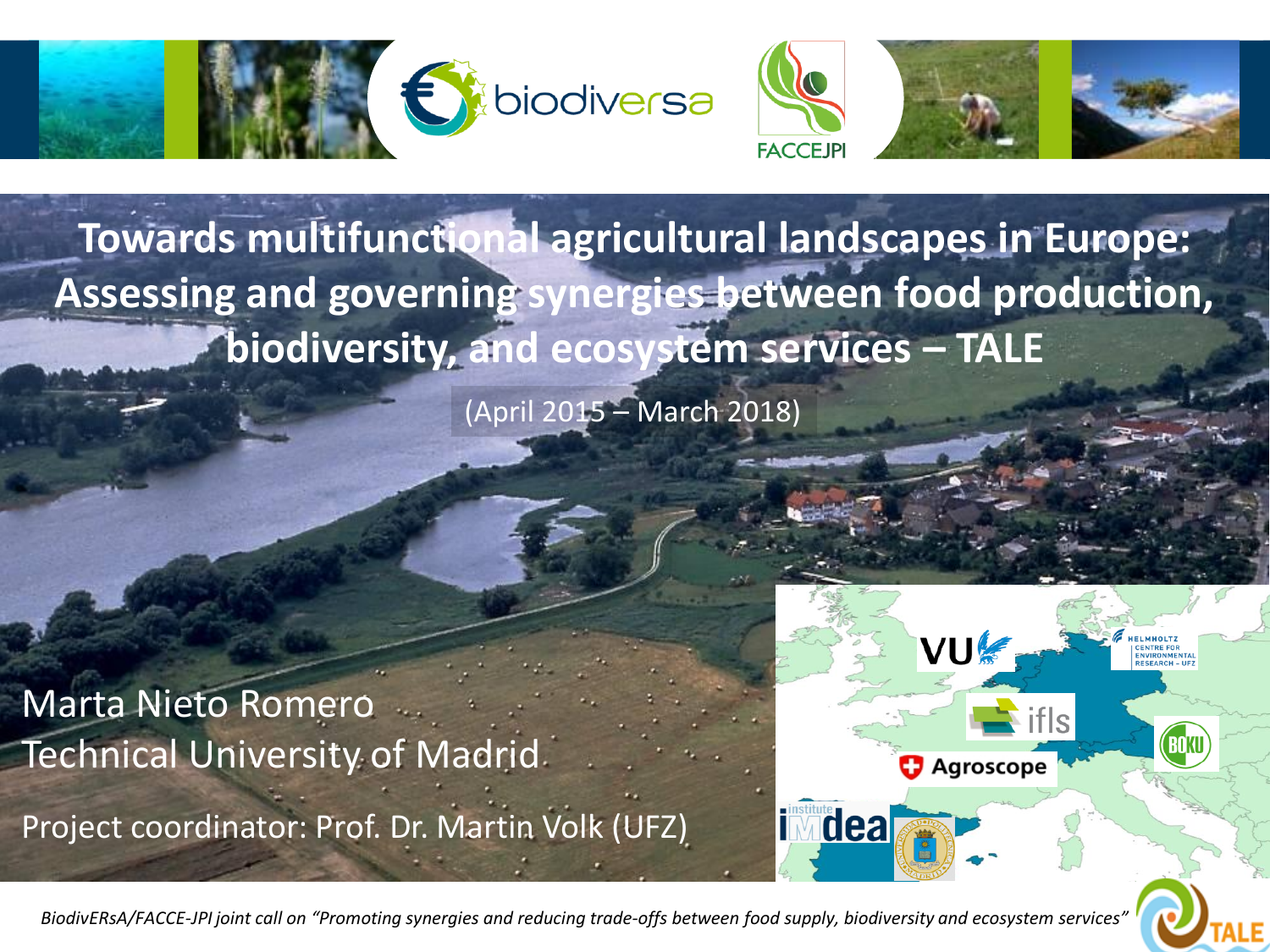

## Overall aims of the project

- 1) Disentangle and quantify the **multifaceted links between agricultural production, biodiversity and ecosystem services** (ESS) in different European landscapes
- **2) Land management strategies and policy instruments** that could help to reduce trade-offs between ESS and biodiversity conservation in different regions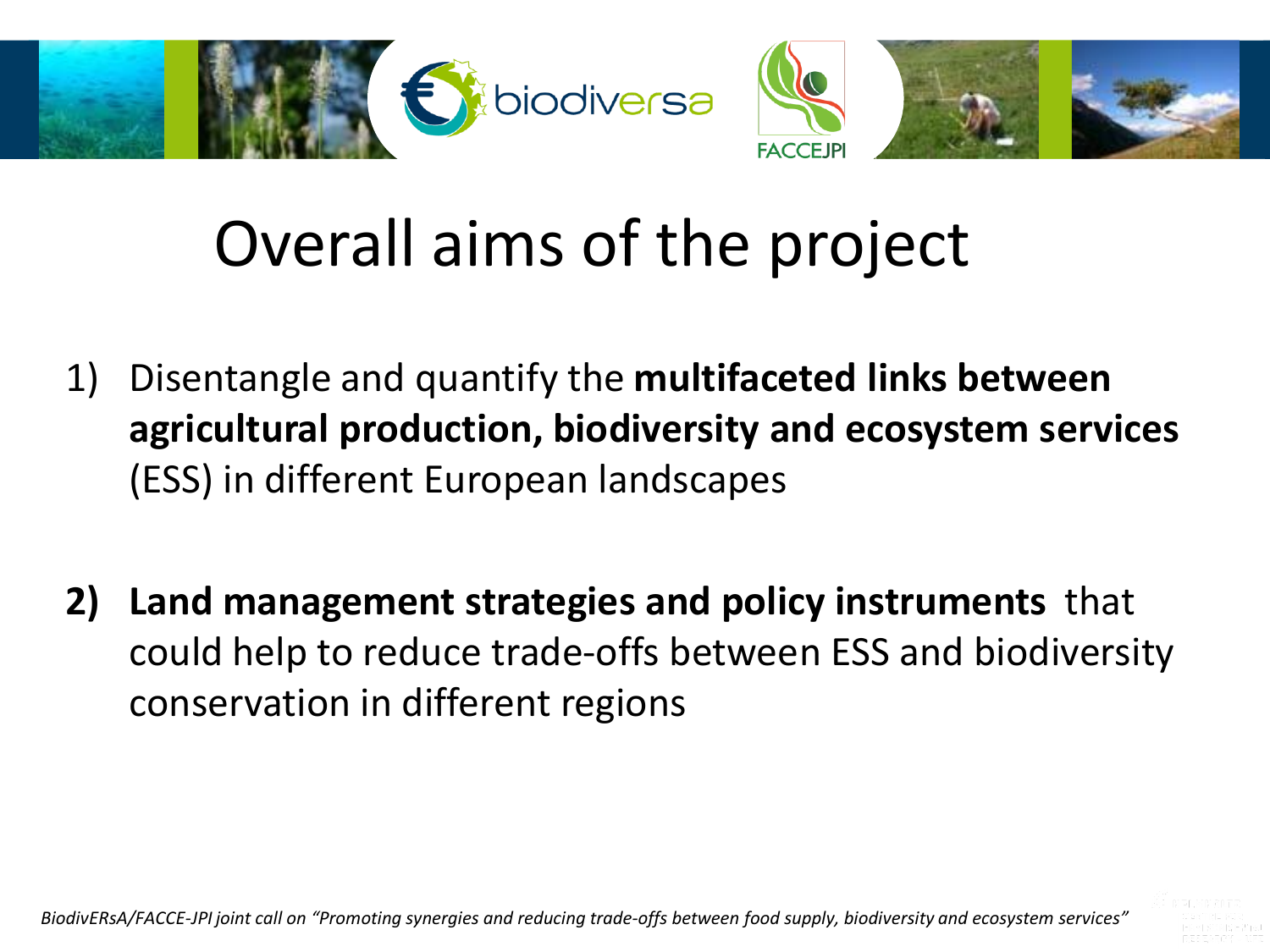

## Scientific approach

## **Institutions for sustainability**

(PRAGUER et al, 2010)

- **Agri-envrionmental analysis:** liks between farming practices and ESS
- **Institutional and policy analysis:** instruments, institutions and governance structures regulating land use change